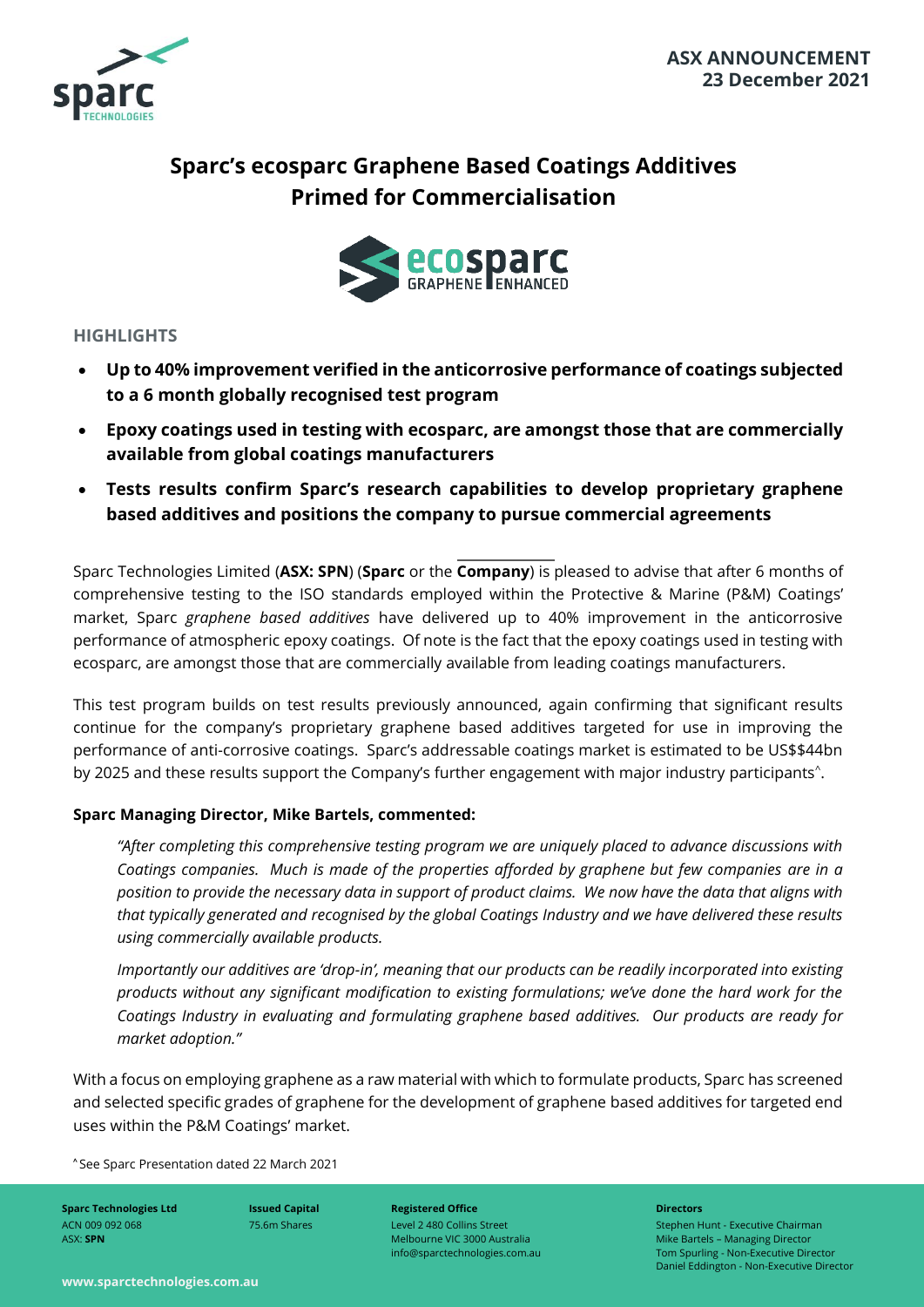Sparc graphene based additives are much more than simple dispersions, where the latter is primarily intended to aid the handleability of graphene. Graphene based additives are specifically formulated with the aim of delivering an intended performance outcome.

An improvement in anticorrosive performance translates into an extension in the life of a coating thereby extending '*time to first maintenance'*. Improved performance outcomes not only serve to lower the lifetime cost of a coatings' system, the extension of coatings' life also delivers quantitative benefits in terms of environmental and sustainability outcomes; a primary business objective for Sparc Technologies.

Chart 1 below illustrates improvement in corrosion performance achieved by addition of a Sparc graphene based additive to commercially available anticorrosive coatings.



Chart 1: Scribe Corrosion Creep Results – 4200 Hours Cyclic Testing

Note: the 6 month (4,200 hours) test referenced above is designed to simulate high durability performance (15- 25 years' service) in severe offshore environments, e.g., offshore oil platforms, wind towers and bridges.

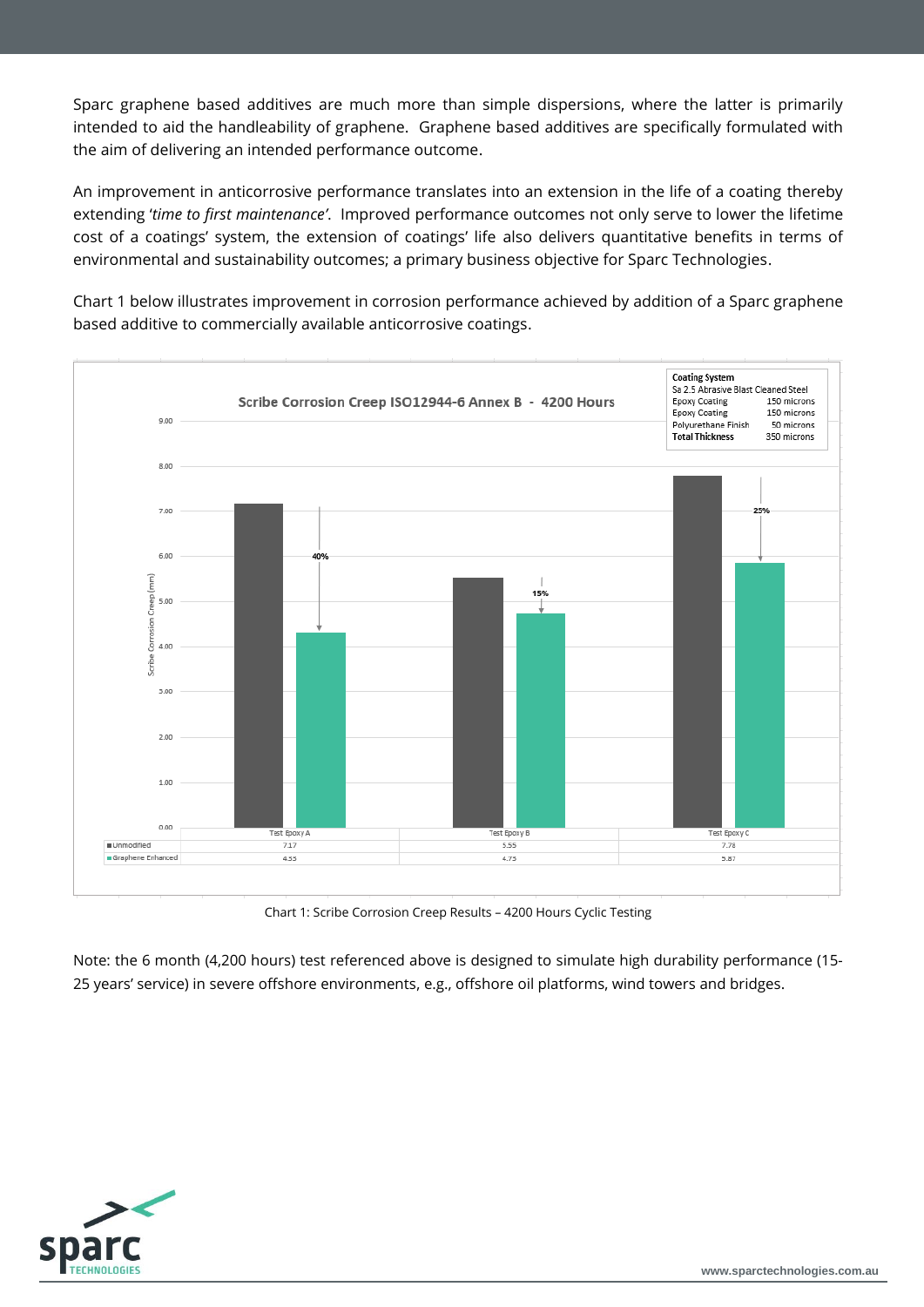## **Commercialisation:**

In support of the pending Commercialisation of graphene based additives, Sparc Technologies' products intended for the P&M Coatings market will carry the "ecosparc Graphene Enhanced" branding.



#### **Sparc Industrial Materials Manager, Andrew Smith, commented:**

*"The commitment to product development and testing for Coatings is also being applied to our all of our research activities. Our objective is to be in a position to clearly communicate to our Customers that we have products where performance can be demonstrated to recognised industry standards. After much research we understand what to look for when selecting a grade of graphene for our additives. We therefore welcome any opportunity to work collaboratively with Customers, operating within the Industrial Materials sector, seeking to enhance product performance."*

#### **-ENDS-**

**Authorised for release by:** Stephen Hunt, Executive Chairman.

#### **For more information:**

Mike Bartels **Managing Director** +61 408 288 301 mike.bartels@sparctechnologies.com.au Mark Flynn **Investor Relations** +61 416 068 733 mark.flynn@sparctechnologies.com.au